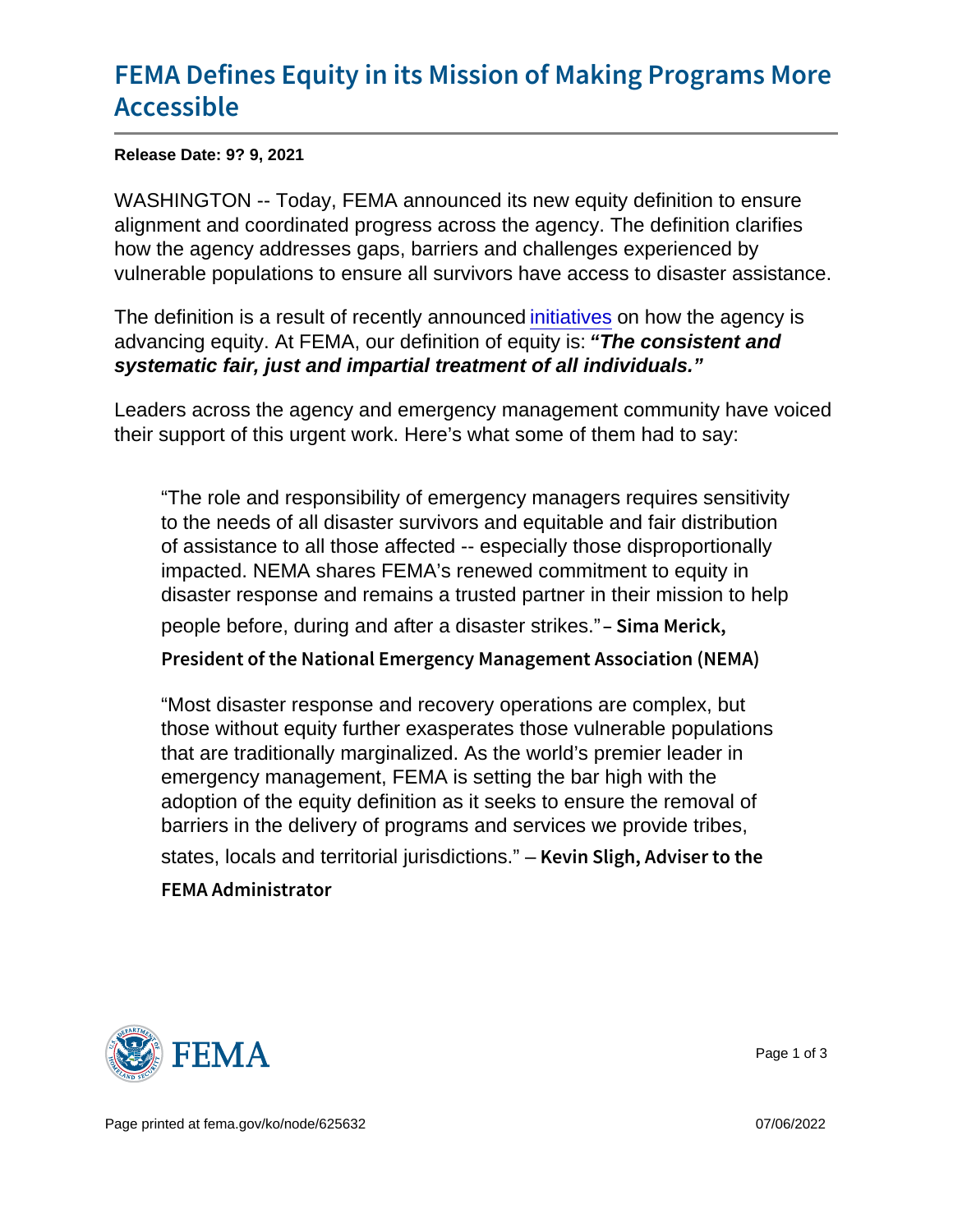"FEMA helps people during their worst days, and that starts with recognizing the disproportionate effects disasters have on marginalized and underserved communities. Equity must be at the core of FEMA's mission to ensure we can all be more resilient against disasters and quickly recover from them when they do happen."  $-$  M a r y A n n T i e r n e y, FEMA Region 3 Regional Administrator

```
"The adoption of this definition is an explicit commitment by
Administrator Criswell and the Biden Administration that FEMA works to
ensure that all communities are treated in a fair, just and impartial
manner. I am pleased that this commitment to equity will undergird the
development of FEMA's vision and strategy." – Ramesh Kolluru, FEMA
National Advisory Council Vision 2045 Subcommittee Ch
```
"FEMA is taking a much-needed step towards tackling the barriers that harm medically fragile and historically disenfranchised communities. As disasters become more extreme and more frequent, this is a step towards supporting all communities, especially those most harmed by these events." - Nicolette Louissaint, FEMA National Advisory Member

"Equity must be baked into the front end of the federal declaration process, not an afterthought. Critical to the process is for decision makers to be intentional in all phases of the disaster management cycle to minimize discriminatory actions to prevent undesired outcomes that

plague underserved and marginalized communities."  $-$  W a r r e n  $-$  D. Miller,

```
FEMA National Advisory Council Equity Subcommittee V
```
"Along with FEMA, the African-American FEMA Employee Resource Group remains steadfast in the implementation of accessible resources and services and will work with our colleagues to continue to advocate and move the needle forward in advancing our mission through an equity-focused approach." – Vallee Bunting, African-American FEMA Employee Resource Group Chair



Page 2 of 3

Page printed at [fema.gov/ko/node/625632](https://www.fema.gov/ko/node/625632) 07/06/2022